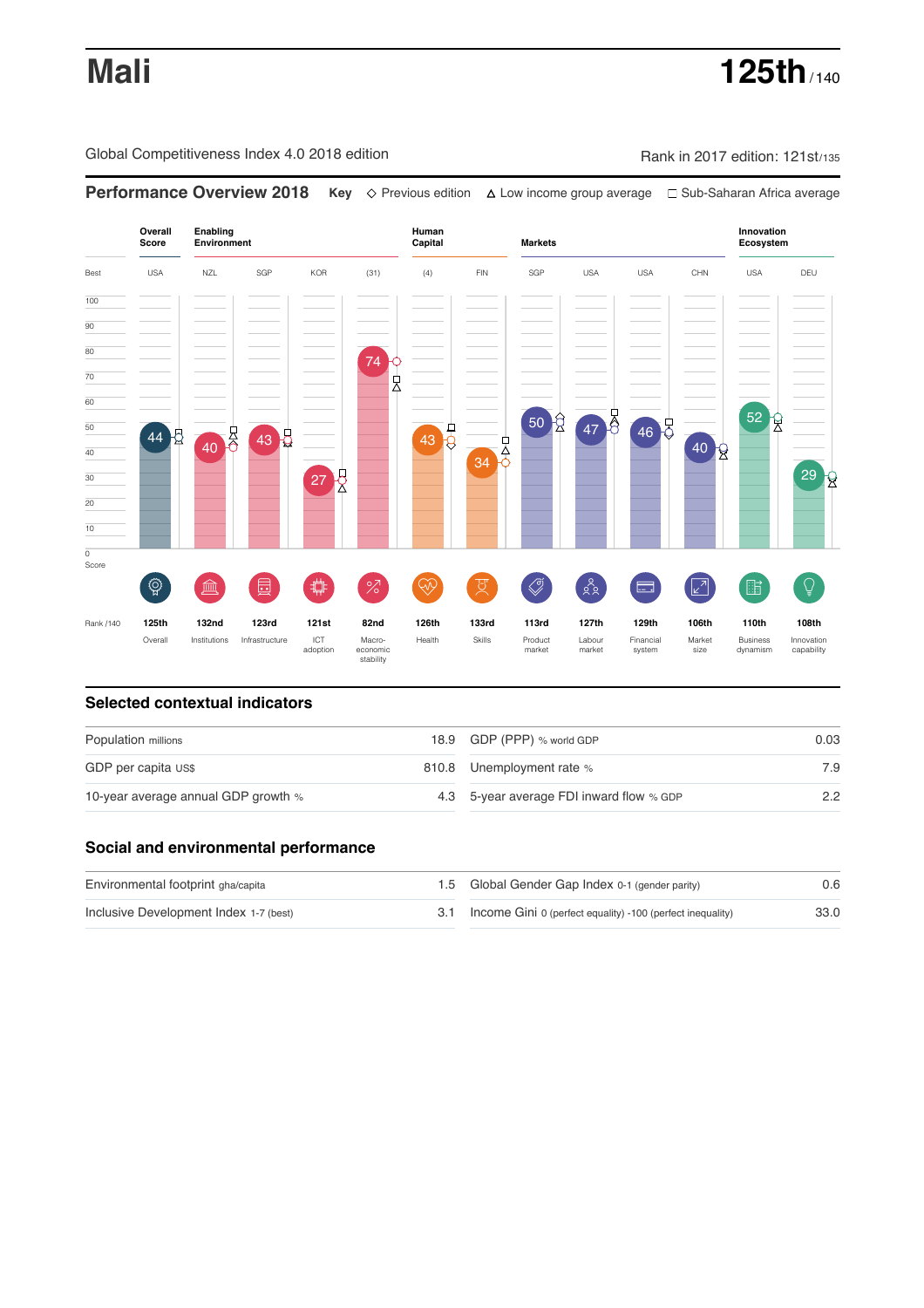# **Mali 125th**/140

| <b>Index Component</b>                                                   | Value                    | Score *              | Rank/140 | <b>Best Performer</b>       |
|--------------------------------------------------------------------------|--------------------------|----------------------|----------|-----------------------------|
| 寙<br>Pillar 1: Institutions 0-100 (best)                                 |                          | 40.3 $\downarrow$    | 132      | <b>New Zealand</b>          |
| 1.01 Organized crime 1-7 (best)                                          | 3.0                      | $33.5 +$             | 133      | Finland                     |
| 1.02 Homicide rate /100,000 pop.                                         | 10.9                     | $64.7 =$             | 118      | Multiple (9)                |
| 1.03 Terrorism incidence 0 (very high) -100 (no incidence)               | 77.3                     | $77.3 \; \downarrow$ | 130      | Multiple (24)               |
| 1.04 Reliability of police services 1-7 (best)                           | 3.1                      | 35.0 $\sqrt{ }$      | 121      | Finland                     |
| 1.05 Social capital 0-100 (high)                                         | 47.6                     | 47.6 ↑               | 96       | Australia                   |
| 1.06 Budget transparency 0-100 (best)                                    | 23.1                     | $23.1 =$             | 130      | Multiple (2)                |
| 1.07 Judicial independence 1-7 (best)                                    | 3.1                      | 34.7 ↓               | 100      | Finland                     |
| 1.08 Efficiency of legal framework in challenging regulations 1-7 (best) | 3.3                      | 39.0 ↓               | 66       | Finland                     |
| 1.09 Freedom of the press 0-100 (worst)                                  | 36.2                     | 63.9 个               | 93       | Norway                      |
| 1.10 Burden of government regulation 1-7 (best)                          | 3.4                      | 40.1 ↓               | 71       | Singapore                   |
| 1.11 Efficiency of legal framework in settling disputes 1-7 (best)       | 3.2                      | 37.4 ↓               | 91       | Singapore                   |
| 1.12 E-Participation Index 0-1 (best)                                    | 0.24                     | 24.2 1               | 127      | Multiple (3)                |
| 1.13 Future orientation of government 1-7 (best)                         | 3.3                      | 38.4 $\sqrt{ }$      | 95       | Singapore                   |
| 1.14 Incidence of corruption 0-100 (best)                                | 31.0                     | 31.0 $\sqrt{ }$      | 102      | New Zealand                 |
| 1.15 Property rights 1-7 (best)                                          | 3.5                      | 42.2 ↓               | 123      | Finland                     |
| 1.16 Intellectual property protection 1-7 (best)                         | 3.4                      | 40.4 $\sqrt{ }$      | 110      | Finland                     |
| 1.17 Quality of land administration 0-30 (best)                          | 8.0                      | $26.7 =$             | 113      | Singapore                   |
| 1.18 Strength of auditing and reporting standards 1-7 (best)             | 3.3                      | 38.6 个               | 132      | Finland                     |
| 1.19 Conflict of interest regulation 0-10 (best)                         | 4.3                      | $43.0 =$             | 112      | Multiple (2)                |
| 1.20 Shareholder governance 0-10 (best)                                  | 3.7                      | $37.0 =$             | 112      | Kazakhstan                  |
| 圓<br>Pillar 2: Infrastructure 0-100 (best)                               |                          | 42.7 ↑               | 123      | Singapore                   |
| 2.01 Road connectivity index 0-100 (best)                                | 55.9                     | $55.9 =$             | 85       | <b>United States</b>        |
| 2.02 Quality of roads 1-7 (best)                                         | 3.4                      | 40.5 ↓               | 94       | Singapore                   |
| 2.03 Railroad density km of roads/square km                              | 0.5                      | $1.2 =$              | 99       | Multiple (20)               |
| 2.04 Efficiency of train services 1-7 (best)                             | 2.1                      | 18.8 $\sqrt{ }$      | 112      | Switzerland                 |
| 2.05 Airport connectivity score                                          | 2,524.9                  | 19.7 $\sqrt{ }$      | 124      | Multiple (8)                |
| 2.06 Efficiency of air transport services 1-7 (best)                     | 3.8                      | 47.2 ↓               | 104      | Singapore                   |
| 2.07 Liner Shipping Connectivity Index 0-157.1 (best)                    | n/a                      | n/a                  | n/a      | Multiple (4)                |
| 2.08 Efficiency of seaport services 1-7 (best)                           | 2.3                      | 21.9 ↓               | 127      | Singapore                   |
| 2.09 Electrification rate % pop.                                         | 40.5                     | 40.5 ↑               | 120      | Multiple (66)               |
| 2.10 Electric power transmission and distribution losses % output        | 11.4                     | $92.3 =$             | 76       | Multiple (9)                |
| 2.11 Exposure to unsafe drinking water % pop.                            | 42.7                     | 58.5 ↑               | 130      | Multiple (23)               |
| 2.12 Reliability of water supply 1-7 (best)                              | 2.7                      | 28.5 ↓               | 124      | Switzerland                 |
| ₽<br>Pillar 3: ICT adoption 0-100 (best)                                 |                          | 26.7 ↑               | 121      | Korea, Rep.                 |
| 3.01 Mobile-cellular telephone subscriptions /100 pop.                   | 112.4                    | $93.6 =$             | 82       | Multiple (68)               |
| 3.02 Mobile-broadband subscriptions /100 pop.                            | 23.2                     | n/a                  | 122      | <b>United Arab Emirates</b> |
| 3.03 Fixed-broadband Internet subscriptions /100 pop.                    | 0.1                      | $0.2 =$              | 131      | Switzerland                 |
| 3.04 Fibre Internet subscriptions /100 pop.                              | n/a                      | n/a                  | n/a      | Korea, Rep.                 |
| 3.05 Internet users % pop.                                               | 11.1                     | 11.1 $\uparrow$      | 135      | Iceland                     |
| ℅<br>Pillar 4: Macroeconomic stability 0-100 (best)                      | $\overline{\phantom{a}}$ | 73.7 ↓               | 82       | Multiple (31)               |
| 4.01 Inflation annual % change                                           | 0.0                      | 98.6 ↑               | 88       | Multiple (74)               |
| 4.02 Debt dynamics 0-100 (best)                                          | 48.8                     | 48.8 ↓               | 90       | Multiple (36)               |
| Qiy<br>Pillar 5: Health 0-100 (best)                                     |                          | 42.8 ↑               | 126      | Multiple (4)                |
| 5.01 Healthy life expectancy years                                       | 53.7                     | 42.8 ↑               | 125      | Multiple (4)                |
| 섯<br>Pillar 6: Skills 0-100 (best)                                       | $\overline{\phantom{m}}$ | 34.1 ↑               | 133      | <b>Finland</b>              |
| 6.01 Mean years of schooling Years                                       | 1.9                      | $12.7 =$             | 138      | Finland                     |
| 6.02 Extent of staff training 1-7 (best)                                 | 3.7                      | 44.8 ↓               | 89       | Switzerland                 |
| 6.03 Quality of vocational training 1-7 (best)                           | 3.9                      | 48.7 ተ               | 79       | Switzerland                 |
| 6.04 Skillset of graduates 1-7 (best)                                    | 3.9                      | 47.8 ↓               | 80       | Switzerland                 |
| 6.05 Digital skills among population 1-7 (best)                          | 3.8                      | 46.8 ↓               | 89       | Sweden                      |
| 6.06 Ease of finding skilled employees 1-7 (best)                        | 4.0                      | 50.5 $\sqrt{ }$      | 72       | <b>United States</b>        |
| 6.07 School life expectancy Years                                        | 7.3                      | $40.8 =$             | 140      | Multiple (9)                |
| 6.08 Critical thinking in teaching 1-7 (best)                            | 3.6                      | 43.4 ↓               | 57       | <b>United States</b>        |
| 6.09 Pupil-to-teacher ratio in primary education Ratio                   | 39.1                     | 27.3 ↑               | 121      | Multiple (6)                |